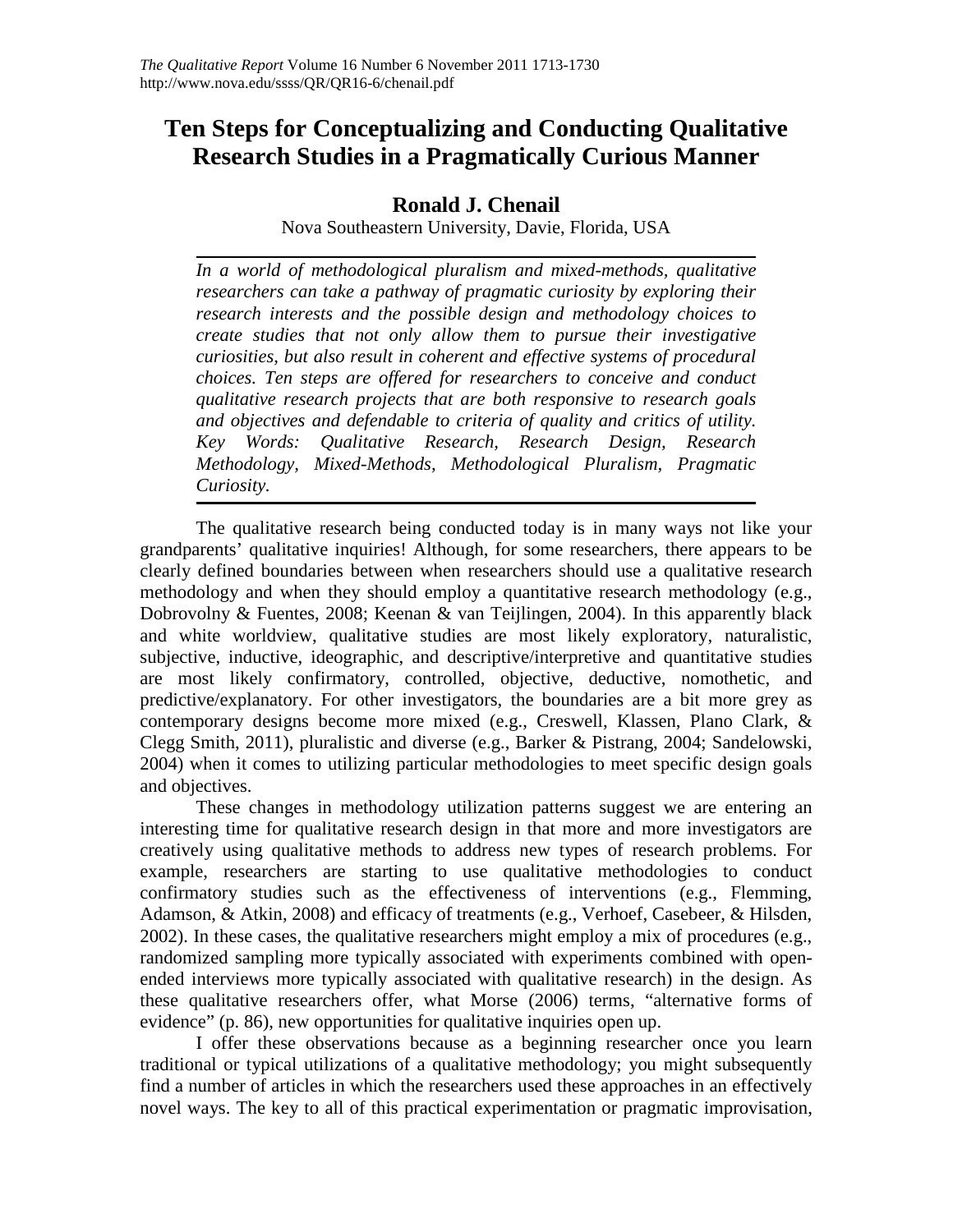as well as with traditional uses of qualitative methodologies, is for you as the qualitative researcher to be clear as to what methodologies and procedures were used to accomplish what aspects of your design and to explain/defend why such choices were made. In such a defense, the keys are (a) to address the procedure conceptually first by citing a source for this new orientation to the process, (b) to explain the novelty in your application of the method to the accomplish the design objective at hand, (c) to show how the innovative procedural choice made coheres with the other design choices being implemented, and (d) to demonstrate how all the methodological choices made are allowing the study's design to address the guiding research question or hypothesis. In other words, you should embrace a sense of "pragmatic curiosity" to explore an optimal array of methodological choices to meet the needs of your design's concept which was chosen based upon your research questions. To paraphrase the title of Elliot Mishler's well-known 1979 essay, "Methodology in context: Is there any other kind?" So, taking this question as a mantra, it is critical for you to remember continually to craft a design so that it meets the need of your study in a coherent and effective manner.

To help you, as a beginning qualitative researcher, decide when and how to use qualitative research methodologies in this changing world, I have designed a ten step process for conceiving and conducting qualitative inquiries. For this guide, I suggest you take a pragmatic posture to creating studies that marry the most fitting design and methodology choices with the focus of your research curiosity. In this approach I suggest you remain true to your interests and then explore a variety of research approaches which can help in the designing and conducting studies to meet your needs. The bottom line is to be pragmatic in creating the design, but remain curious so every reasonable methodological option is considered. In doing so, I think it is important for you to be creative in considering and selecting design elements, and then to evaluate the design, methodology, and procedures you choose and implement, so these inquiry decisions remain fitting with your research goals and objectives and also coherent with each other.

By embracing this pragmatic curiosity, you will need to describe and explain each choice made in conceptualizing and conducting the research because each method is justified in the conduct of its usage in the study at hand. The answer to the question, "How does it make sense to utilize an ethnographic methodology in a study designed to explore the effectiveness of a psychotherapy intervention?" is "Here is what I did and why these choices make sense in the context of my study." Without certainty in terms of methodological destiny, researchers are left with the tools of openness and rhetoric when it comes to defending their research choices (Chenail, 2011).

These ten steps are intended as a general set of guidelines for you to plan and execute a qualitative research study in a transparent and coherent manner. As an investigators following specific research designs such as discovery-oriented inquiry (Mahrer, 1988; Mahrer & Boulet, 1999) and qualitative research methodologies such as phenomenology (Moustakas, 1994) or narrative inquiry (Riessman, 2007), you would be guided by more particular prescriptions to describe and defend your choices (see the appendix for a list of these basic resources), but as suggested by these ten steps, there are some actions and re-actions common across most if not all qualitative research projects when it comes creating fitting studies.

Before reading the ten steps I want to share an important clarifying point. Because I suggest qualitative researchers need to make many decisions in creating and conducting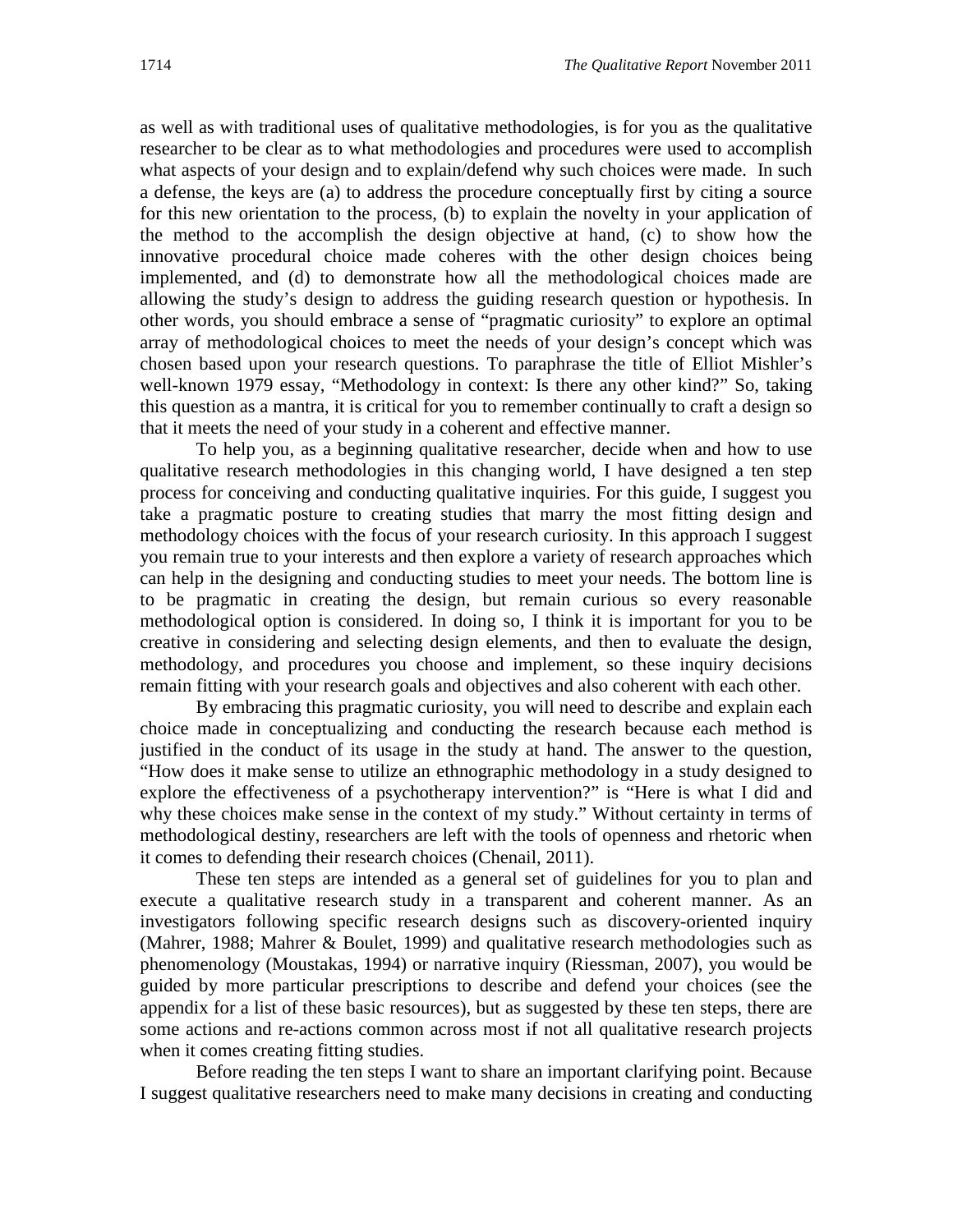a study via these ten steps, you may get the impression that I am suggesting qualitative research studies' designs must be complex in nature. To clarify this point, I would more accurately say I think qualitative research designs are multifaceted, but at their hearts I think the simpler they are the better. I emphasize this point for a number of reasons.

In qualitative research studies I think the method should be as simple as possible because the complexity of research lies in the matter to be studied especially in naturalistic and exploratory inquiries. If the method is overly complicated, then its many parts and phases might overwhelm the subject being studied. When complexity meets complexity, the results are usually a muddle. Embracing simple yet effective procedures is an optimal goal to which for qualitative researchers should strive: Collect rich data and let it shine as the star of the study. Like using fresh ingredients in cooking, keep the preparation and presentation simple so your guests can appreciate the qualitative differences great products can deliver.

More methodologies being used in a study do not necessarily make the design a superior one. If you find yourself designing a phenomenological grounded theory case study, please ask yourself do you really need to employ three of Creswell's (2007) five approaches to qualitative research in one research project? Like taking too many medications can lead to adverse effects to your body, using too many methodologies might produce negative side effects which could be unhealthy for your study. To help remedy this potential risk, please remember this simple research commandment: Thou shall not select an additional methodology for a study, until thou is sure the first methodology selected cannot manage all of the design issues.

As a final note, even though I offer ten steps for conceptualizing and conducting qualitative research studies in a pragmatically curious manner, please remember three guiding principles: Keep it coherent, Keep it clear, and Keep it simple. If you adopt these three pieces of advice as your research mantra, you will find yourself creating and completing qualitative studies of quality.

#### **Ten Steps**

#### **Step One: Reflect on What Interests You**

Think about the program, project, population, participant, problem, phenomenon, policy, practice, process, or product about which you would like to learn. For instance, are you interested in discovering students' experiences learning in field settings, the integration of theory and practice, how students learn online, becoming a culturally competent instructor, or customer satisfaction? Starting with a topic about which you have a passion helps to sustain you throughout the research process. It also helps you to find a design that fits your passion rather than needing to find a passion that fits a design!

# **Step Two: Draft a Statement Identifying your Preliminary Area of Interest and Justifying Its Scholarly and/or Practical Importance**

Compose a simple sentence or two in which you state your beginning area of curiosity and explain why the topic is significant, relevant, and worthy of study. By doing so you begin to address the "so what" question right away. For instance, if you select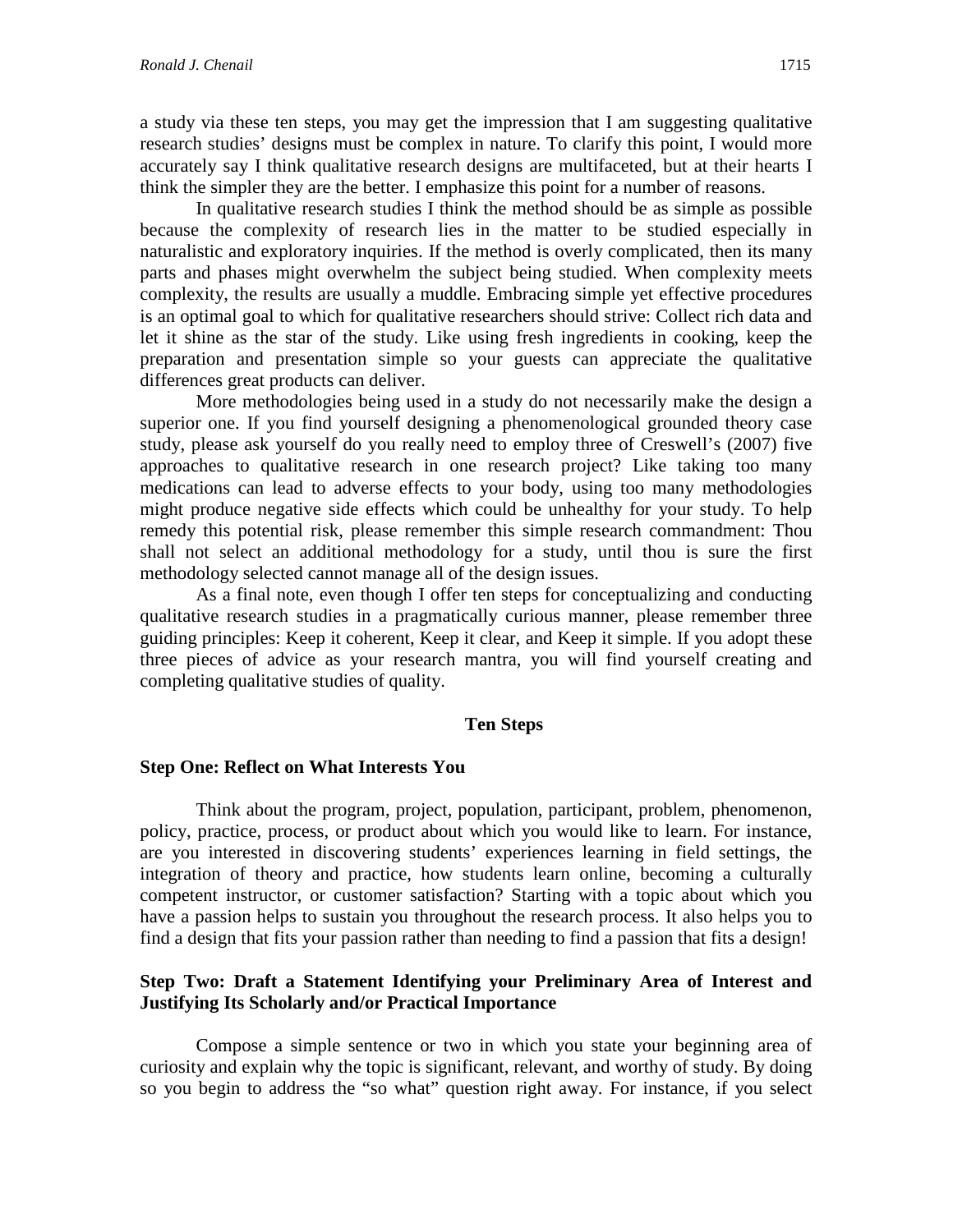"how students learn online" as your preliminary area of interest, you might cite the increase in the number of students learning online or the growth of online programs and acknowledge the challenges involved with learning and teaching online as reasons why the topic would be worthy of further study. You could also cite a gap in the education research literature on this topic as another reason for wanting to pursue this area of inquiry. In addition, you can reflect upon your personal perspectives in relation to your preliminary area of interest and record your hopes, aspirations, and biases as an educator. As you progress through the rest of these steps, refer back to this record from time to time in order to assess how your personal perspectives are shaping the research process (e.g., biasing data analysis or research design).

#### **Step Three: Hone your Topic Focus**

Now that you have begun to articulate your area of interest, begin to hone your focus by considering the choices you need to make in order to design your study. For example, if you have selected "how students learn online" as your topic, explore the options you can exercise by deliberating on the following questions:

**Who:** Who do you want to study and from whose perspective do you want to learn about how students learn online (e.g., undergraduate, master's, and/or doctoral students, faculty members, program completers, students with specific demographics/characteristics like culture, race, religion, or ethnicity)?

What: What aspect of how students learn online would be your focus (e.g., students' experiences, evaluation of learning outcomes, participating in discussions, student-faculty interaction, student performance on assignments or examinations, faculty members' stories, or pre and post-course development)?

**When:** When would you focus on this phenomenon (e.g., pre-matriculation, during the first year, throughout a course, or a combination of all of them)?

**Where:** Where would you observe/interact this phenomenon (e.g., observing online electronic classrooms, interviewing students over the phone or the internet, focus group interview with faculty members who have taught students in online environments, and/or surveys)?

**Why:** Why would you study this phenomenon (e.g., because you want to inform, perform, reform, transform, describe, interpret, explain, confirm, criticize, suggest, evaluate, or assess something)?

How: How will you generate data in order to study this phenomenon (e.g., administer a survey, conduct interviews, make observations, collect transcripts of online sessions, or gather student journals)?

You can see that each of these questions begin with words often associated with journalistic inquiries because the investigative postures of both journalists and qualitative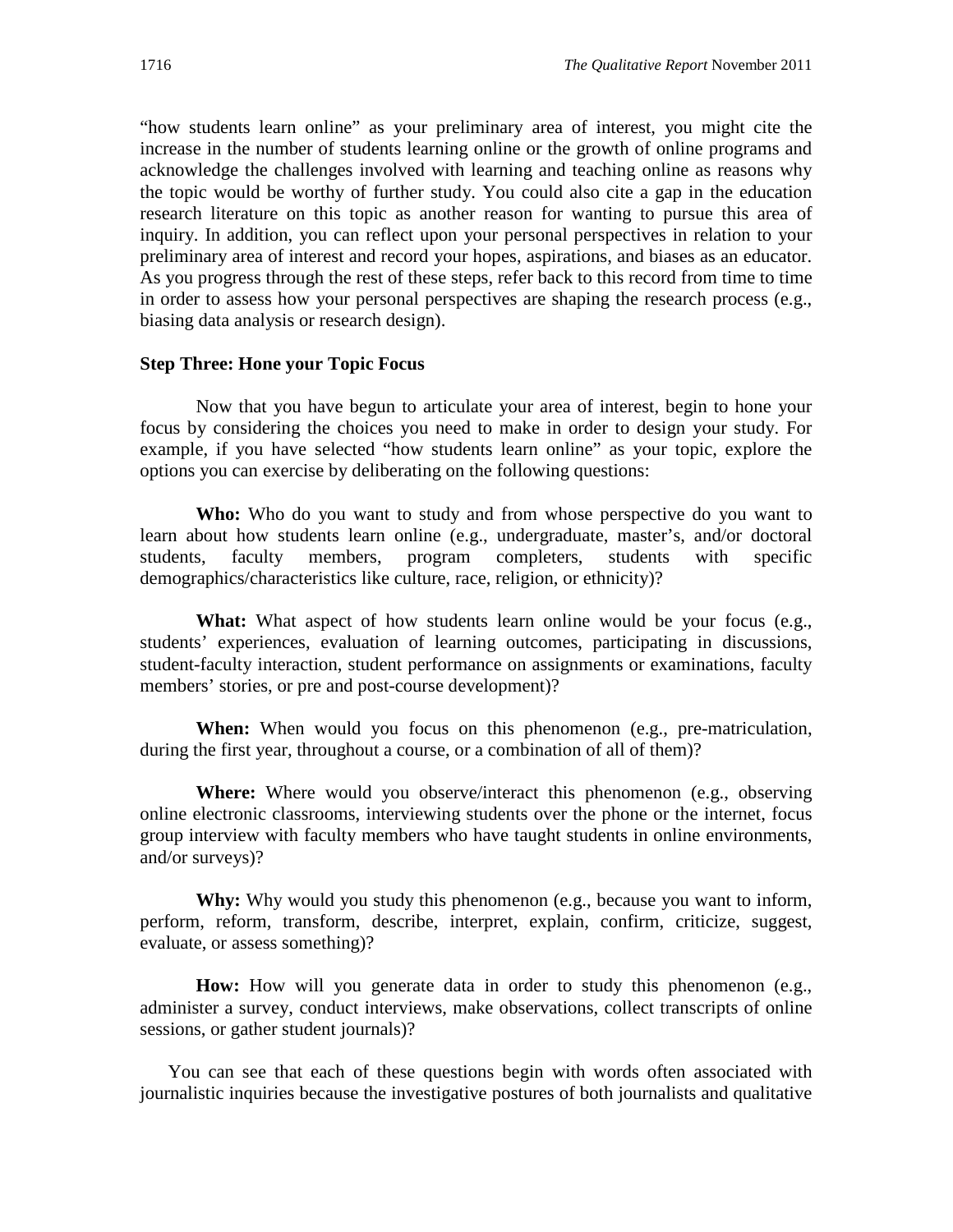researchers are typified by open-ended inquisitiveness. This open-ended posture applies to both the discovery of your research focus and your methodological design. Also, these questions are just some of the ones you can ask about your study to help you discover the areas in which you need to make important procedure questions and to decide what research methods will best help you achieve these design objectives.

# **Step Four: Compose your Initial Research Question or Hypothesis**

Based upon your answers to the Who, What, Where, When, Why, and How questions, compose your initial research question. For example, one research question could be, "What are the experiences of doctoral students learning qualitative research in a primarily online learning environment?" In composing this research question, envision what would be the implications arising from the results of this study for education researchers, faculty members, students, program administrators, and other interested stakeholders.

This question may change over time as you become more and more familiar with the phenomenon to be studied so it is critical that you continually refer to the question to see if you are staying on course or, if you need to adjust the question as you learn more about what you know and still don't know about the area of study. In qualitative research it is perfectly okay to make adjustments to your research question as the inquiry develops, but it is critical that you are aware when these adjustments are made and make the appropriate adjustments to your design. Trouble can arise "in the field" if you become interested in some new area of inquiry and lack the self-reflection to know when you are drifting. Again, it is okay to drift as long as you are aware of the changes made in the course of the inquiry and justify the corrections being made.

# **Step Five: Define your Goals and Objectives**

Focus on the overall goals of your potential research study and the objectives that you must accomplish in order to achieve these goals. For example, if a goal is to learn more about the experiences of doctoral students learning qualitative research in a primarily online learning environment, relevant objectives could be (a) Conduct a literature search in order to learn what has been previously published on this topic, (b) Adjust the research question based upon the literature review, (c) Identify potential sites for collecting data, (d) Prepare Institutional Review Board (IRB) protocol, etc. Make sure each goal and objective can be justified and evaluated so you can track the progress you are making and identify where problems are arising or where adjustments are being made.

# **Step Six: Conduct a Review of the Literature**

Some researchers start their qualitative research process with a review of the literature, some delay their reviews until after the study is completed, and some continually review the literature throughout the research process (Chenail, Cooper, & Desir, 2010). Some qualitative researchers explore the literature to learn what is not known about a phenomenon and then formulate questions which will guide a discovery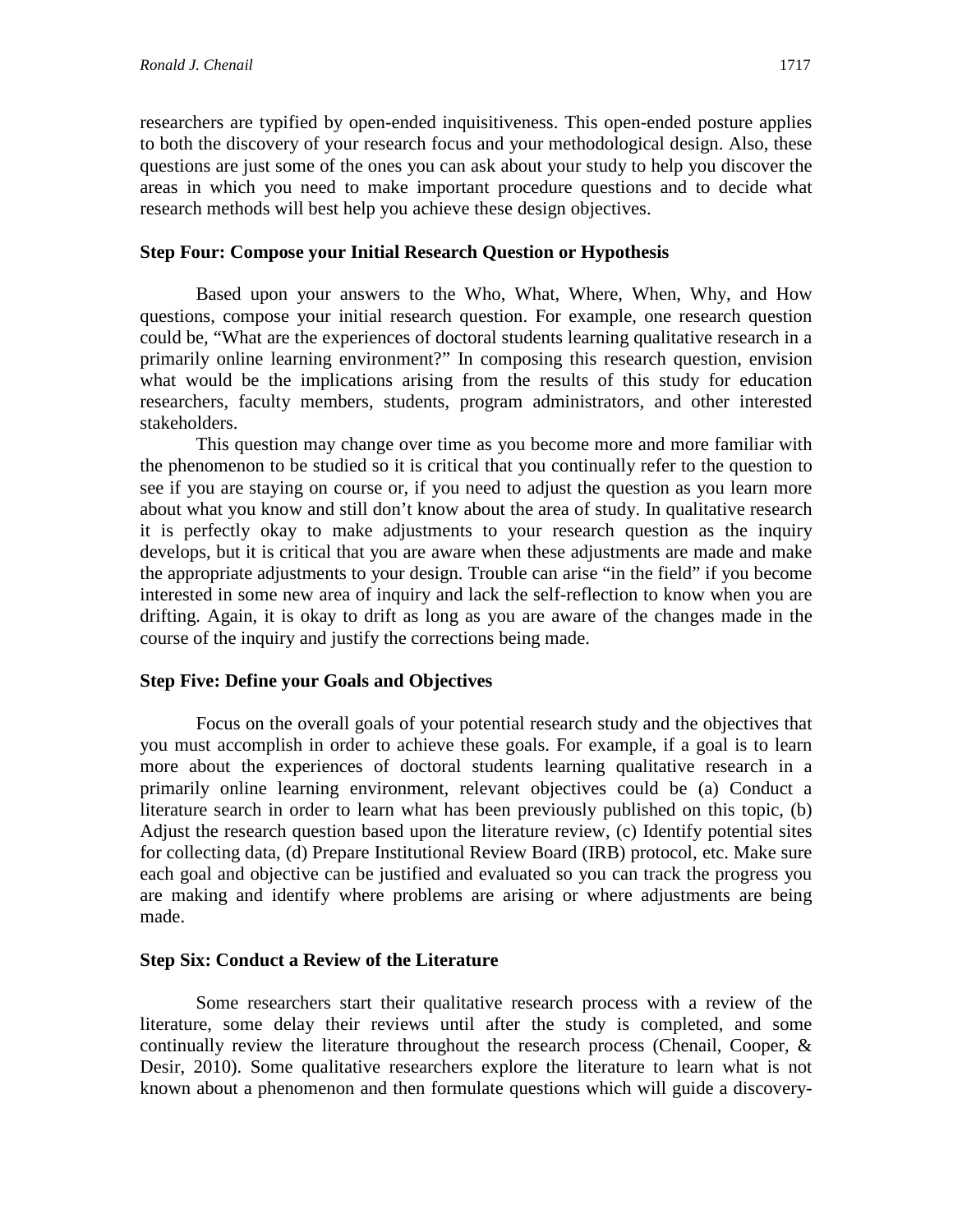oriented inquiry to uncover new evidence about the phenomenon in question. With any of these approaches it is important that you identify key terms (e.g., students, doctoral students, qualitative research, education, and online learning) to guide the electronic searchers of relevant databases (e.g., ProQuest, ERIC, and Google Scholar); in addition, you should also complement your electronic searches with systematic reviews of the references cited in the articles collected to locate additional sources.

#### **Step Seven: Develop your Research Design**

In qualitative research, your design is the system of choices you make that helps you to conceive and conduct your study in an orderly and effective manner. Develop a research design which will allow you to address your research question or hypothesis effectively and efficiently. For example, does your research question suggest a design that will permit you to take a stance of curiosity in your study, or one that is more critical in nature, or one that asks you to help foster change in the organization or situation in which you will conduct your research? With each of these areas of emphasis you would conceive your design to align with the essence of your research question and to put you in the best position to achieve your research goals. To accomplish this plan you will need to make choices in the following areas:

**Design Concept:** Conceptually, how do you design your study in order for you to address your research question or hypothesis and to meet your goals and objectives? For example, will the design help you **to discover** or **explore** basic patterns of a naturally occurring phenomenon, **to evaluate** or **assess** the performance of a project, **to construct** a theoretical model that helps **to explain** the relationships between different variables, **to describe** how participants understand their experiences regarding some aspect of their lives, or work with participants **to change** their organization or system? Will your study be a **primary research** study (e.g., I will collect new data to study), a **secondary research** study (e.g., I will study data previously collected as part of another study), or a **meta-study** (e.g., I will study previously published studies)? Your answer to these questions will help you select an appropriate design concept. You may have also noted that I used a bold font to emphasize certain words. All of these words denote a different type of research design: Exploratory (e.g., Stebbins, 2001), Evaluation (e.g., Patton, 2002), Explanatory (e.g., Charmaz, 2006), Descriptive (e.g., Giorgi, 2009), Change (e.g., Reason & Bradbury, 2008), Primary (e.g., Maxwell, 2005), Secondary (e.g., Heaton, 2004), and Meta (e.g., Major & Savin-Baden, 2010). You can find more helpful guides to qualitative research design in the appendix located at the end of this paper.

**Participants:** Depending on your choice of design, you will form different relationships with the sources of your data (i.e., people, places, audio and visual artifacts, etc.). Research participants can be engaged as sources of information for you, coresearchers to help you carry out the study, or change-agents with whom you consult. As you determine the participants' roles, you then need to decide who will participate in the study, how will I gain access and recruit them, and what precautions will I need to take in order to protect them from harm throughout the study? Answers to these questions will help you craft your inclusion criteria, sampling strategy, site location, and so forth.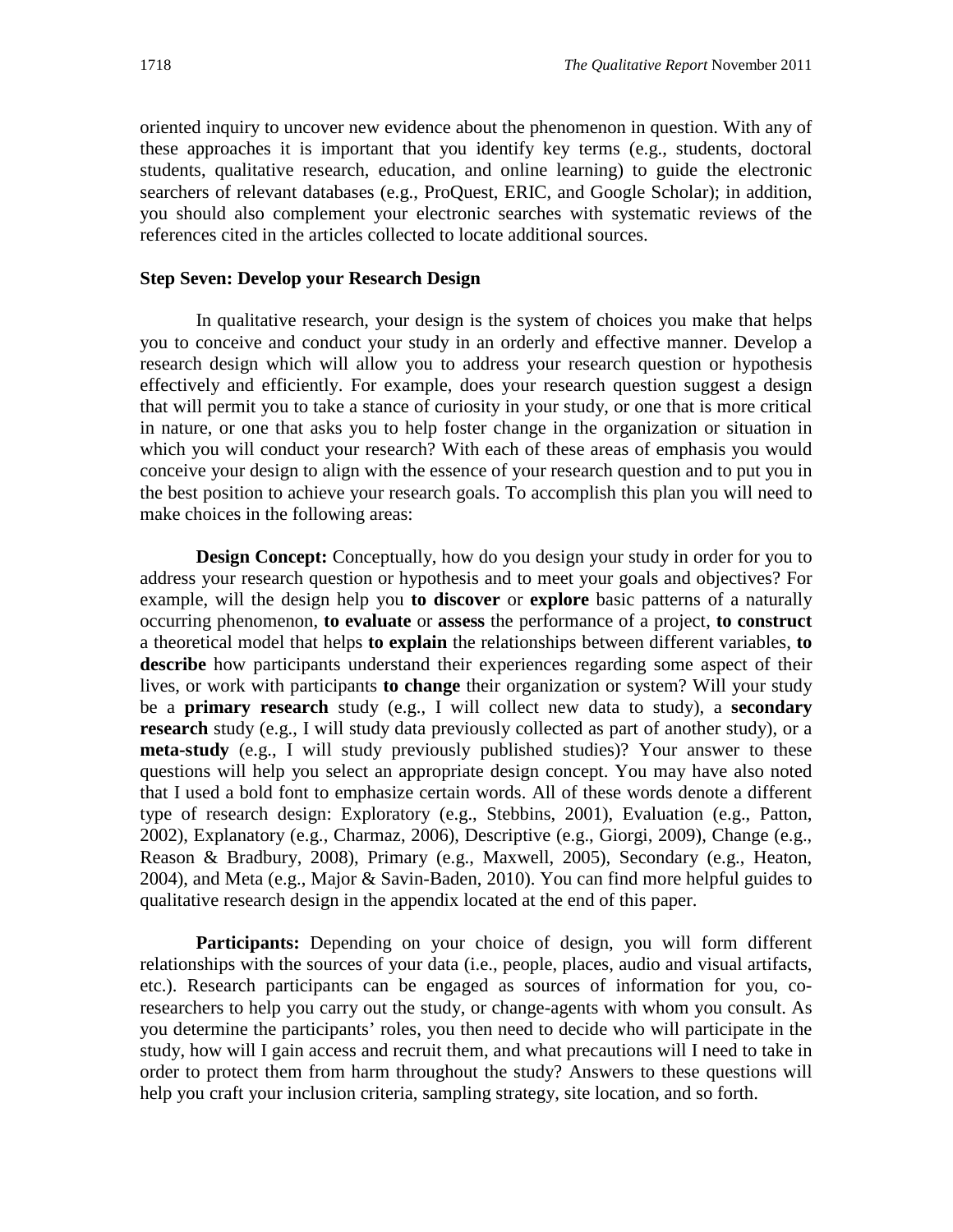**Research Methodology:** Different qualitative research methodologies have different strengths when it comes of meeting the needs of different design concepts. For example, ethnographic methodologies are well suited for primary research studies conceived to describe social phenomenon and grounded theory approaches are quite useful for generating explanatory models. So whether your design concept is exploratory, descriptive, evaluative, or change-oriented, start by exploring and considering basic or traditional utilization of a methodology (e.g., phenomenology to study the lived experience of a group of people, Finlay, 2011; ethnography to describe the symbols, signs, rituals, ceremonies, and practices of an organization, Murchison, 2010; or grounded theory to generate a theory or model of a social happening, Charmaz, 2006). Some traditional fits between these methodologies and your research questions, goals, and objectives might be optimal for your study, but if that is not the case, then after becoming more familiar with basic renderings and applications, you might then explore variations, hybrids, and improvisations which might have a better fit. By remaining pragmatically curious you will avoid the practice of letting methodology totally drive the research rather than allowing your question and goals to organize the inquiry too.

**Research Procedures:** With each methodology you will need to decide what your procedures will be for selecting and sampling (e.g., convenient, purposeful, theoretical, random); and generating, collecting, preparing, and analyzing the data (Maxwell, 2005). Through the execution of these procedures or methods you will actually carry out the design you have conceived. If you have selected a well-developed qualitative research methodology such as ethnography, an experienced author such as Fetterman (2009) will provide you with helpful procedural prescriptions from data collection through data analysis you can adopt or adapt for your own study. If you have decided to take an "eclectic" approach in your study, you may pick and choose or mix and match from different "designer" brands such as ethnography (e.g., Murchison, 2010), grounded theory (e.g., Corbin & Strauss, 2007), or phenomenology (e.g., Smith, Flowers, & Larkin, 2009); or from general qualitative research guides (e.g., Merriam, 2009) to create your set of data generation and analysis procedures. For example, you might construct and conduct your interviews based upon Kvale and Brinkmann's (2008) approach and select a coding system from those choices collected by Saldaña (2009). Whether you go with a designer or eclectic approach make sure the various procedures sync well with the others so the data flow is coherent and smooth. Also, make sure if you are only incorporating some elements from a designer methodology such as open and axial coding from grounded theory (Corbin & Strauss, 2007) to create codes and categories as part of the qualitative data analysis in your eclectic qualitative descriptive design, please do not refer to your study as being grounded theory design or methodology because unless your study is designed to generate a theory or model it is not grounded theory in the full, designer sense of the methodology. Calling an eclectic design by a designer methodology name is akin to a selling a "knock-off" in fashion: If the purse was not designed and constructed to Gucci specifications, then don't call the bag a Gucci!

**Quality Control:** It is one matter to conceptualize a qualitative research study, but it is another concern to create a system by which you maintain quality control to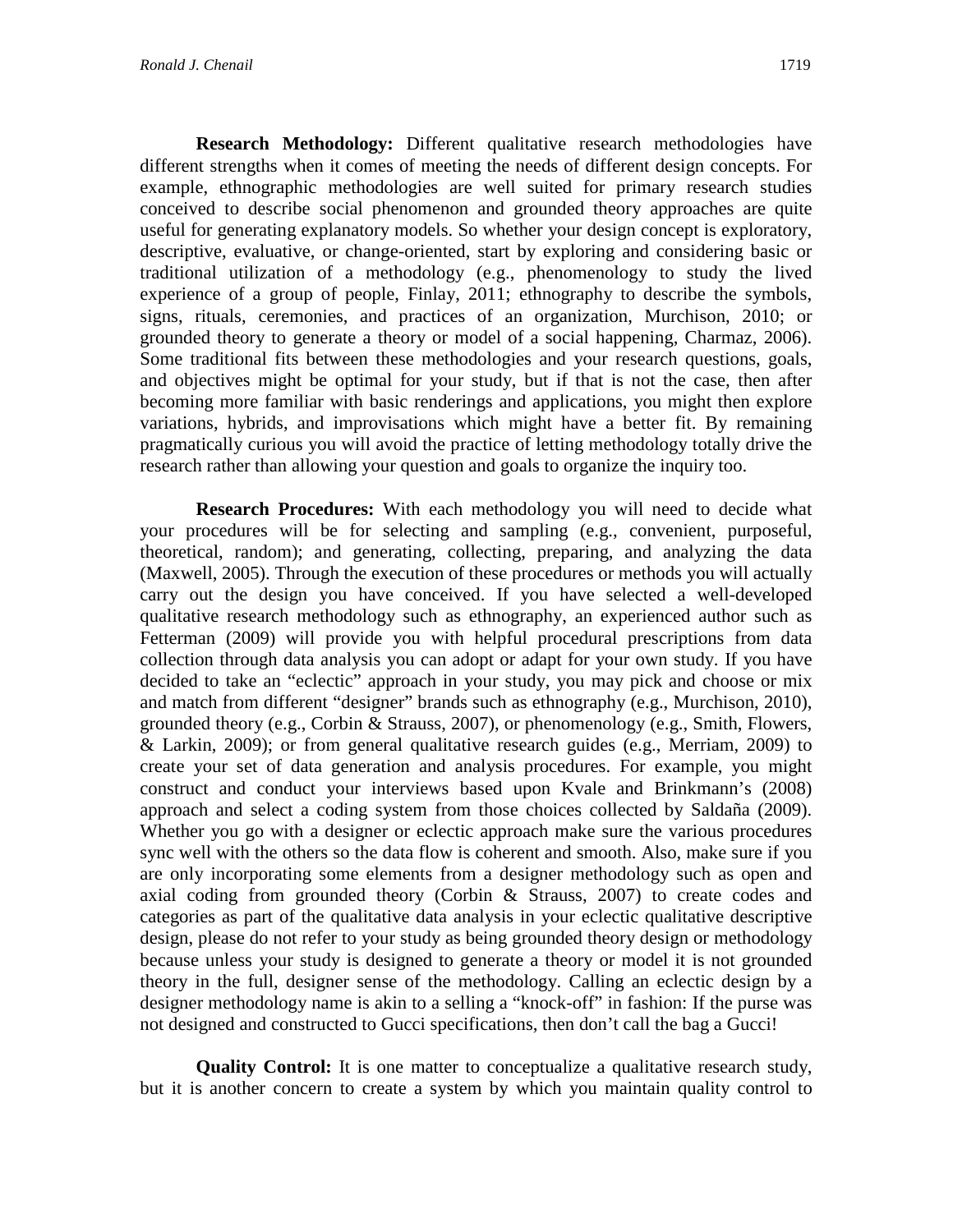ensure the study you conceived is the one you end up conducting. To focus yourself on this challenge there are many questions you can ask: How will I maintain rigor (e.g., reliability, validity, trustworthiness, generalizability) throughout the study? How will I identify and manage ethical concerns arising throughout the research? As you consider these questions, you can first consider how these areas are addressed indigenously in the methodological and philosophical traditional you are considering for your design. In other words, when in phenomenology land, do as the phenomenologists do! Depending on context, you might want to incorporate a more generic approach to quality control, for example Lincoln and Guba's (1985) trustworthiness or embrace some other qualitative research traditions for ideas (King, Keohane, & Verba, 1994; Lamont & White, 2008). As with the choices of research procedures discussed above, make sure the qualitative control measures you select cohere with the design concept, methodology, and data collection and analysis decisions also being made.

As you make methodological decisions in each of these areas take care to ensure that your choices align with each other (Chenail, 1997). For example, with the variety of grounded theory designs available, your epistemological stance should be in basic agreement with that of the grounded theorist you select (e.g., Charmaz' 2006 version of grounded theory as your methodology with constructivist epistemology). If such an alignment is not the case, then you will need to explain and justify your variations.

# **Step Eight: Conduct a Self-assessment in Order to Determine What Strengths You Have That Will Be Useful in your Study and What Skills You Will Need to Develop in Order to Complete your Study**

Whether considering the qualitative researcher as the instrument (Lincoln  $\&$ Guba, 1985), a bricoleur (Denzin & Lincoln, 1994), or as competent practitioner (Polkinghorne, 2010), certain skills, knowledge, and attitudes are needed to carry out the study effectively. As you review your plan and identify what skills and knowledge base you will need to complete the study successfully. Develop a growth plan for helping you to master the competencies you will need throughout the study (e.g., open-ended interviewing, taking field notes, using qualitative data analysis packages, writing, etc.). You can combine this development process with your efforts to test and refine the procedures entailed in your design. For example, you can practice your interviewing skills and improve the instrumentation in your study by interviewing yourself and recording and analyzing the results (Chenail, 2009). You may also consider creating a team or involve consultants to assist with your areas in need of development. Remember to reflect upon your personal context and point-of-view which may bias you during the study and record your plan for managing this perspective throughout the qualitative research project.

#### **Step Nine: Plan, Conduct, and Manage the Study**

Successful qualitative research projects involve careful management of four different yet connected studies: (a) the study proposed, (b) the study conducted, (c) the study reported, and (d) the study of these studies. Develop an action plan detailing the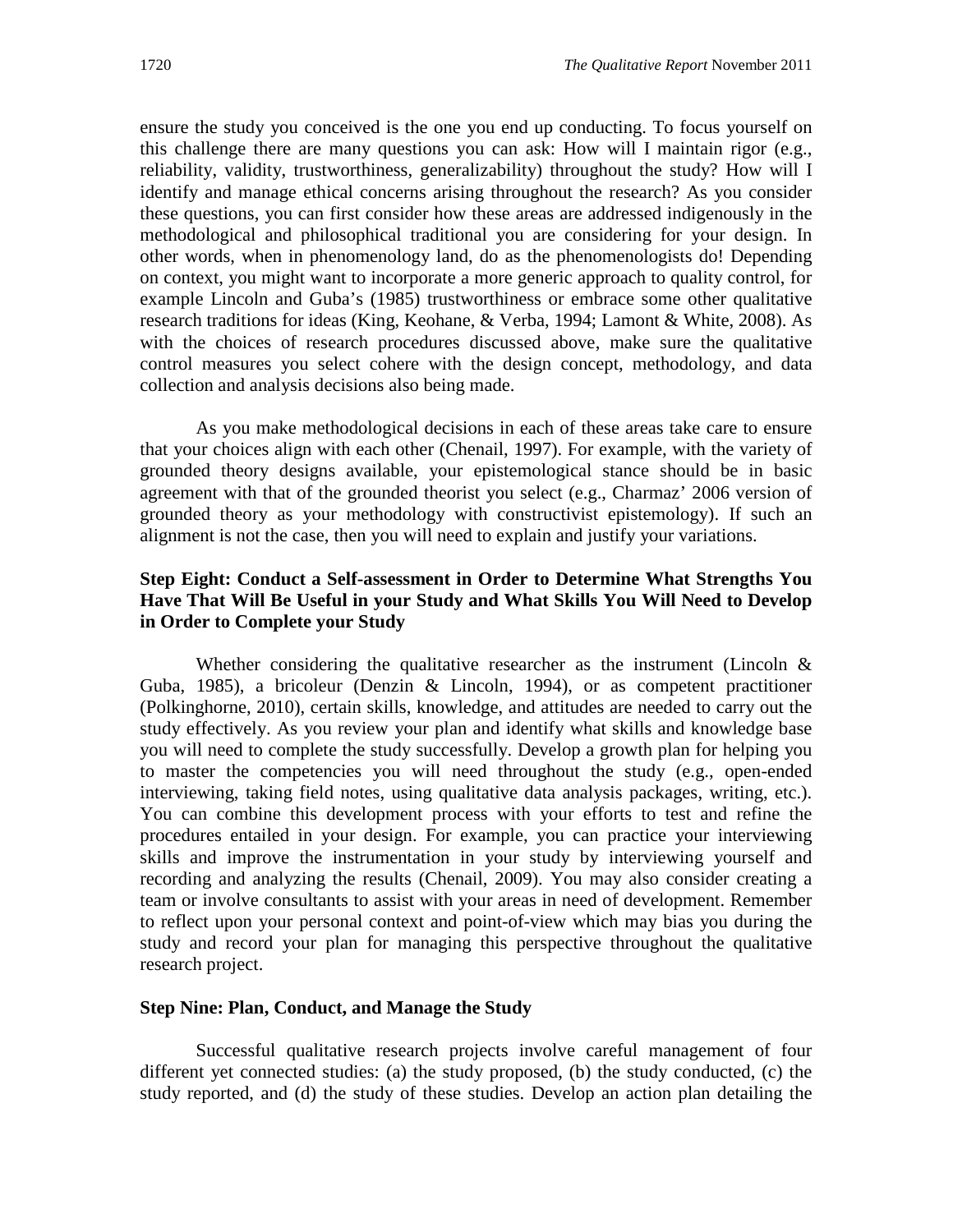steps you need to take in order to begin and complete your studies. Depending on the study, the elements you will need to address include: people (including yourself), communication, data (including back-up systems), analysis, results, technology, time, money, ethical concerns (including securing institutional approvals), and other resources. Maintain a chronicle of your research activities (e.g., lab notebook, journal, diary, audit trail, and time and effort reports) and save supporting documentation. Throughout the life of your studies you will need to make sure they remain in a coherent relational pattern. For example, it is easy to drift into other areas of interest as you begin to conduct your study, but you need to reflect back upon your study as proposed to make sure that you stay focused on the goals and objectives. Of course qualitative research design can be iterative meaning you can make adjustments along the way. In the event of these corrective changes, make sure you are aware as you make these deviations and revise your study plan or study report accordingly.

# **Step Ten: Compose and Submit your Report**

Depending on the vehicle you will use to report your study (e.g., dissertation, thesis, scholarly paper, poster, or conference presentation), identify the relevant policies and rules governing the form, substance, and submission of the report (e.g., school or departmental guidelines, journal article submission requirements, book prospectus elements, style manual of the American Psychological Association, 2010, etc.) and report and submit your findings in compliance with these parameters. Even though there can be a variety of outlets to make the results of your study public, a typical reporting format would be as follows:

- Introduction and Review of Literature
- Methodology
- Findings or Results
- Discussion of Implications and Limitations of the Results

It is important to think about the form in which you will present your study early and often so you do not wait until the end of your study to write up your report. For example, you might draft a working title and abstract for your paper in progress. Both of these elements might start out being vague and abstract, but as you make your methodological choices and determine your findings and implications you will be able to make the title and the abstract clearer and more concrete. As you compose these separate sections and make sure the ways in which you characterize your focus, method, and findings cohere across the title, abstract, and body of the report (Chenail, Duffy, St. George, & Wulff, 2009). Also, if you compose your title and abstract during the conceptualization or proposal phase, you should also consider revising your title from its proposal form (e.g., phenomenon, focus, and method) to one more fitting of a completed study (i.e., one that includes a reference to the findings). Lastly, be prepared to write and re-write your report a number of times until you have accurately represented the process and outcome of your qualitative research project.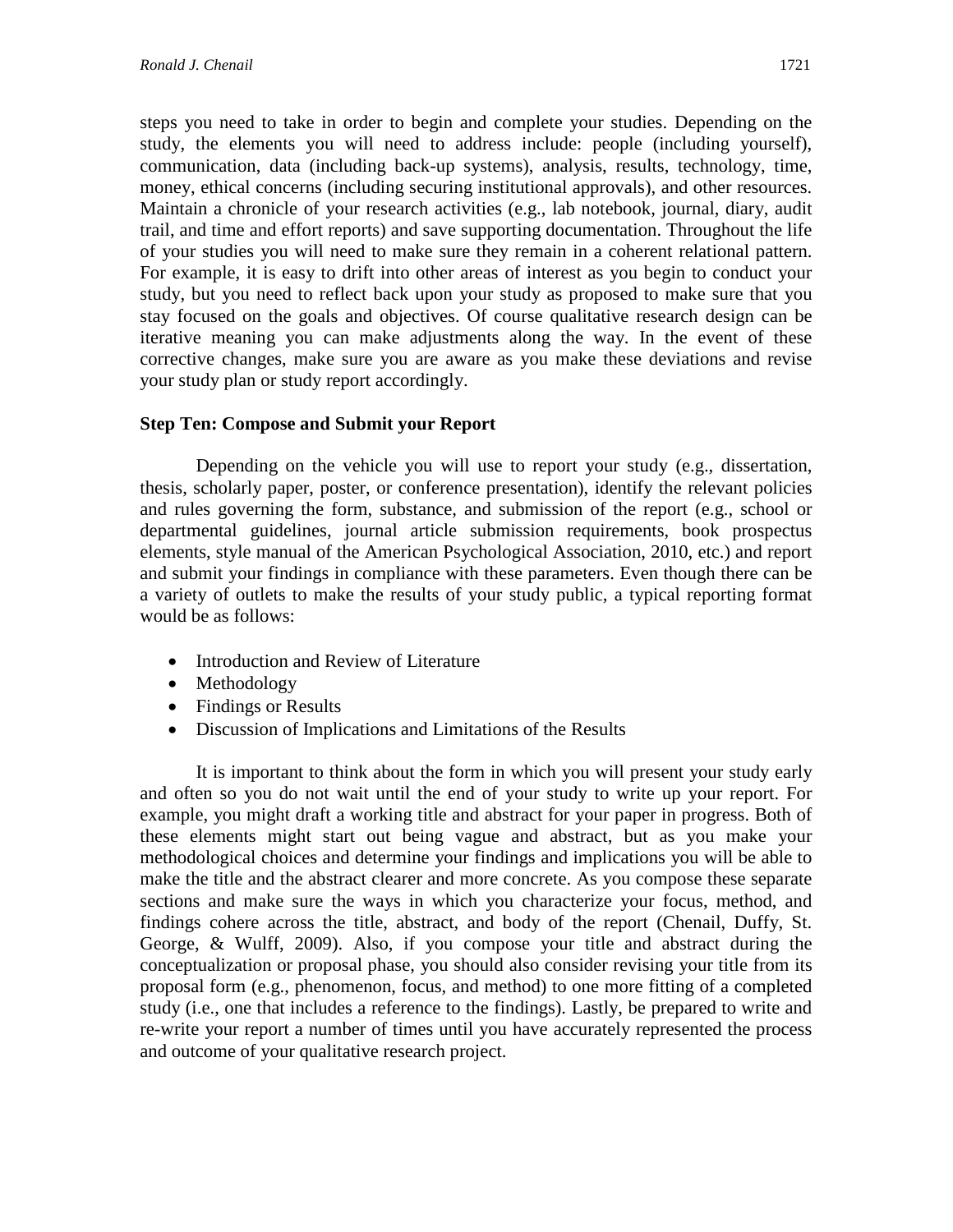#### **Discussion**

The challenge of conducting a qualitative research study successfully is to manage choices well throughout the inquiry. In starting your first study you will quickly realize that one decision made usually opens up multiple new decisions with which you will also have to address. For example, after you decide your study will be an exploratory one, then you will have to decide which qualitative research methodology will best fit your research question. Then if you select grounded theory (Glaser & Strauss, 1967), you next will need to figure out is what style of grounded theory works for the project. Then once you have chosen the Glaser variation (Glaser, 1994), you then will need to work on how you will actually carry out your exploratory Glaserian grounded theory study and so forth.

Although I have presented these steps in particular order, it is important to remember that the conceptualization and conduct of qualitative research is a circular, recursive, and reflective process. The decision-making process in research can best be understood as an integrated system in which choices influence choices so although a particular procedural choice is made at one point in the research process; this choice may need to be re-considered as other issues arise or as new insights arise in the research undertaking. This iterative aspect of qualitative research means you should continuously check and re-check the decisions made for these ten steps and judge and re-judge their effectiveness and coherence. Given the nature of the enterprise it is critical you manage not only the study proposed and conducted, but also the study of their study. In this reflective process, you can record the decision-making process via a journal or diary and retain evidence of the changes to form an audit trail. Such a practice serves not only as a quality control system to help with the research management, but can also be the inspiration of creative improvisations as new choices are considered and possibly implemented.

In making these methodological decisions in qualitative research studies, the best compass for you remains the research question. You should consult it often and let it be the guide to keep your design and methodological choices transparent, coherent, and simple. In the world of methodological plurality no design choice is right in and of itself; instead, as a qualitative researcher you must consider each step made along the way and justify each decision in terms of its fit with the your interest, goals, and objectives and the other choices already made in the study and those which will be made in the future of investigation. By taking and re-taking these ten steps, you will remain pragmatically curious as you conceptualize and conduct qualitative research of quality and utility.

#### **References**

American Psychological Association. (2010). *Publication manual of the American Psychological Association* (6th ed.). Washington, DC: Author.

- Barker, C., & Pistrang, N. (2004). Quality criteria under methodological pluralism: Implications for conducting and evaluating research. *American Journal of Community Psychology, 35*(3/4), 201-212.
- Charmaz, K. (2006). *Constructing grounded theory: A practical guide through qualitative analysis*. Thousand Oaks, CA: Sage.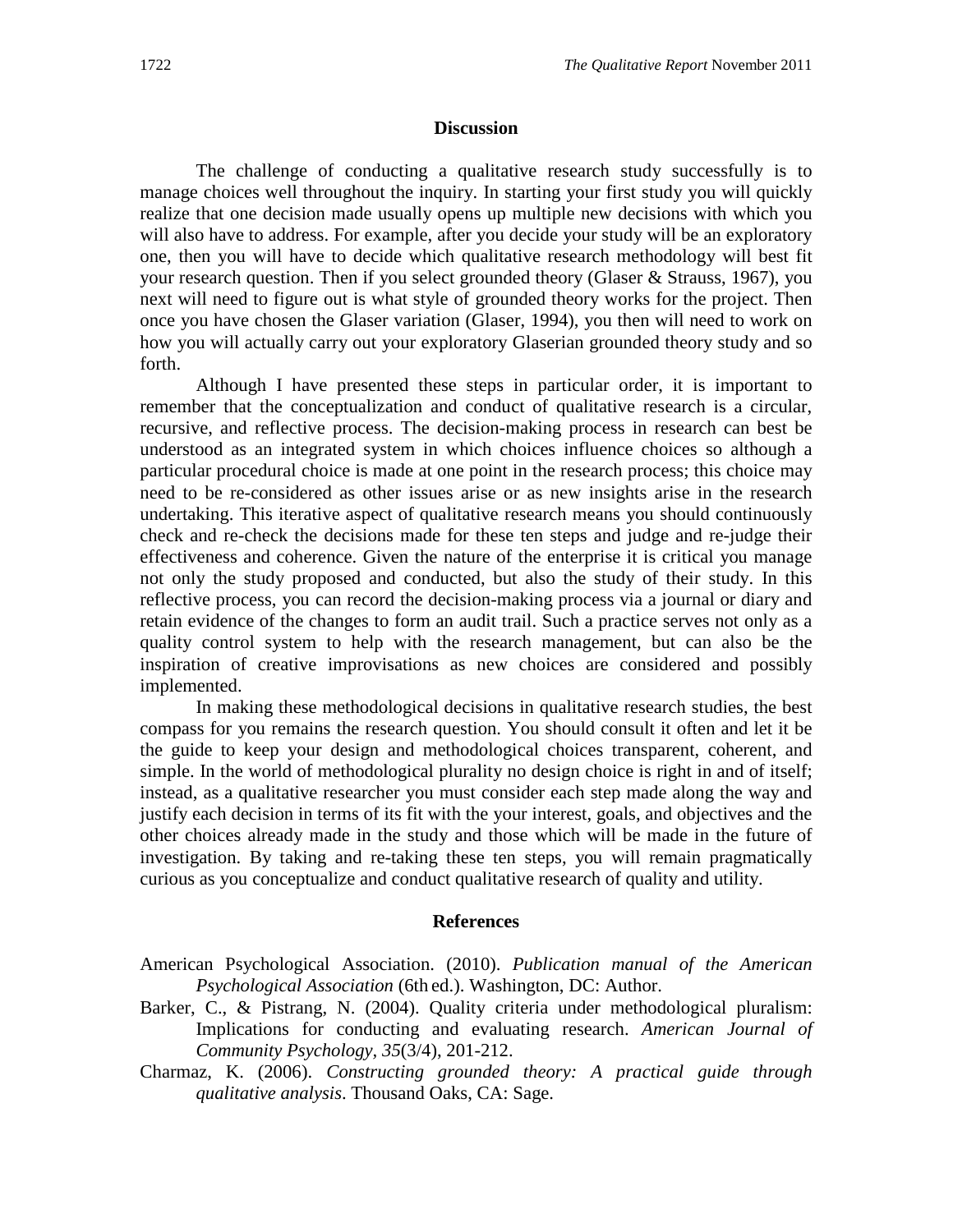- Chenail, R. J. (1997). Keeping things plumb in qualitative research. *The Qualitative Report*, *3*(3). Retrieved from<http://www.nova.edu/ssss/QR/QR3-3/plumb.html>
- Chenail, R. J. (2000). Navigating the "seven c's": Curiosity, confirmation, comparison, changing, collaborating, critiquing, and combinations. *The Qualitative Report*, *4*(3/4). Retrieved from<http://www.nova.edu/ssss/QR/QR4-3/sevencs.html>
- Chenail, R. J. (2009). Interviewing the investigator: Strategies for addressing instrumentation and researcher bias concerns in qualitative research. *The Weekly Qualitative Report*, *2*(3), 14-21. Retrieved from <http://www.nova.edu/ssss/QR/WQR/interviewing.pdf>
- Chenail, R. J. (2011). How to conduct clinical qualitative research on the patient's experience. *The Qualitative Report*, *16*(4), 1173-1190. Retrieved from <http://www.nova.edu/ssss/QR/QR16-4/chenail.pdf>
- Chenail, R. J., Cooper, R., & Desir, C. (2010). Strategically reviewing the research literature in qualitative research. *[Journal of Ethnographic & Qualitative](http://www.cedarville.edu/academics/education/eqrc/journal/journal.htm)  [Research,](http://www.cedarville.edu/academics/education/eqrc/journal/journal.htm) 4*, 88-94.
- Chenail, R. J., Duffy, M., St. George, S., & Wulff, D. (2009). Facilitating coherence across qualitative research papers. *The Weekly Qualitative Report*, *2*(6), 32-44. Retrieved from<http://www.nova.edu/ssss/QR/WQR/coherence.pdf>
- Corbin, J., & Strauss, A. (2007). *Basics of qualitative research: Techniques and procedures for developing grounded theory* (3rd ed.). Thousand Oaks, CA: Sage.
- Creswell, J. W. (2007). *Qualitative inquiry & research design: Choosing among five approaches* (2nd ed.). Thousand Oaks, CA: Sage.
- Creswell, J. W., Klassen, A. C., Plano Clark, V. L., & Clegg Smith, K. (2011). *Best practices for mixed methods research in the health sciences*. Washington, DC: Office of Behavioral and Social Sciences Research. Retrieved from [http://obssr.od.nih.gov/scientific\\_areas/methodology/mixed\\_methods\\_research/pd](http://obssr.od.nih.gov/scientific_areas/methodology/mixed_methods_research/pdf/Best_Practices_for_Mixed_Methods_Research.pdf) f/Best Practices for Mixed Methods Research.pdf
- Denzin, N. K., & Lincoln, Y. W. (1994). Introduction: Entering the field of qualitative research. In N. K. Denzin & Y. S. Lincoln (Eds.). *Handbook of qualitative research* (pp. 1-18). Thousand Oaks, CA: Sage.
- Dobrovolny, J. L., & Fuentes, S. C. G. (2008). Quantitative versus qualitative evaluation: A tool to decide which to use. *Performance Improvement, 47*(4), 7-14.
- Fetterman, D. M. (2009). *Ethnography: Step-by-step* (3rd
- Finlay, L. (2011). *Phenomenology for therapists: Researching the lived world*. Malden, MA: Wiley-Blackwell.
- Flemming, K., Adamson, J., & Atkin, K. (2008). Improving the effectiveness of interventions in palliative care: The potential role of qualitative research in enhancing evidence from randomized controlled trials. *Palliative Medicine, 22*(2), 123-131.
- Giorgi, A. (2009). *The descriptive phenomenological method in psychology: A modified Husserlian approach*. Pittsburgh, PA: Duquesne University Press.
- Glaser, B. G. (1994). *Basics of grounded theory analysis: Emergence versus forcing*. Mill Valley, CA: Sociology Press.
- Glaser, B. G., & Strauss, A. L. (1967). *The discovery of grounded theory: Strategies for qualitative research*. Chicago, IL: Aldine.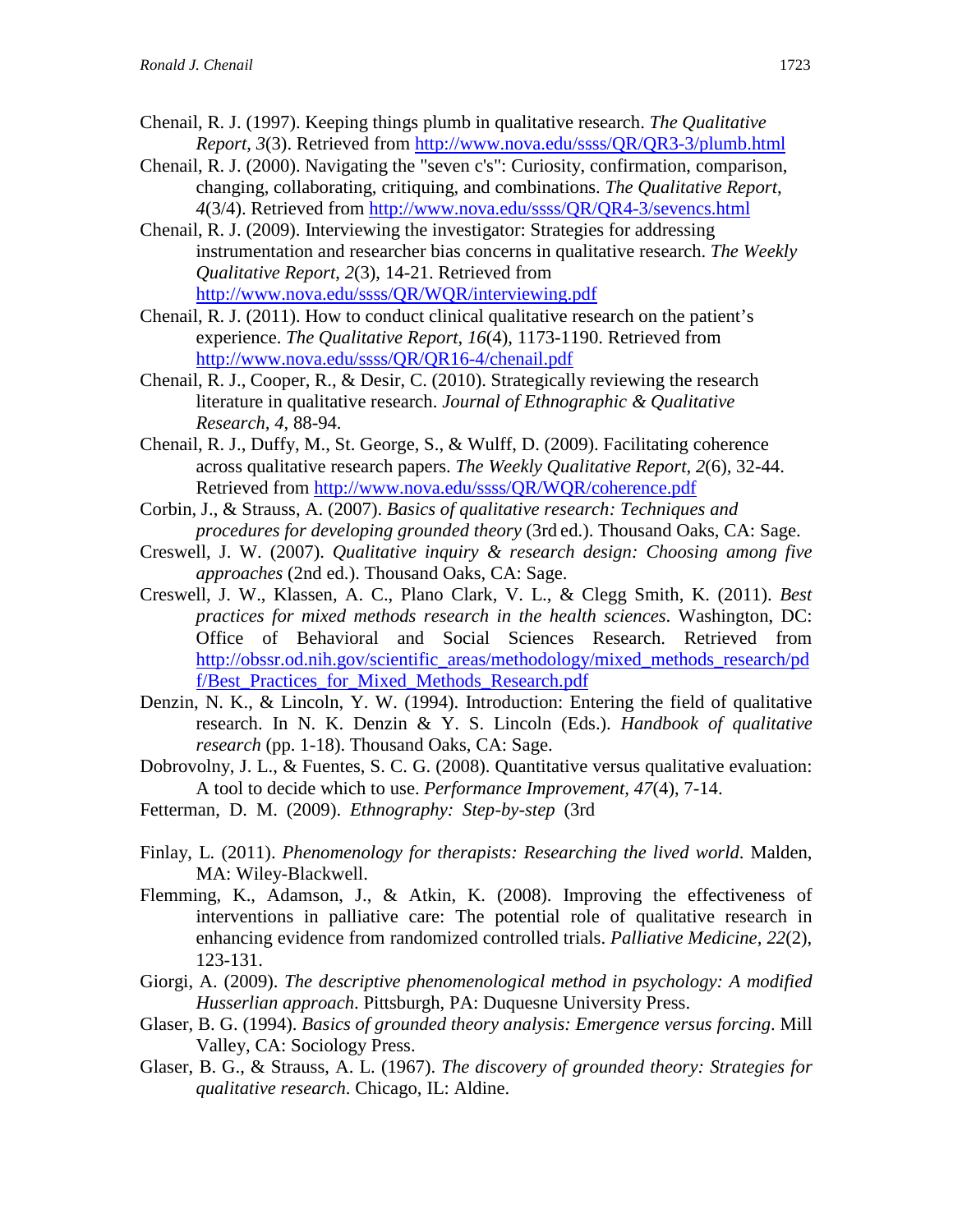Heaton, J. (2004). *Reworking qualitative data*. London: Sage.

- Keenan, K. F., & van Teijlingen, E. (2004). The quality of qualitative research in family planning and reproductive health care. *Journal of Family Planning & Reproductive Health Care, 30*(4), 257-259.
- Kvale, S., & Brinkmann, S. (2008) *Interviews: Learning the craft of qualitative research interviewing* (2nd ed.). Thousand Oaks, CA: Sage.
- King, G., Keohane, R. O., & Verba, S. (1994). *Designing social inquiry: Scientific inference in qualitative research*. Princeton, NJ: Princeton University Press.
- Lamont, M., & White, P. (2008). *Interdisciplinary standards for systematic qualitative research*. Washington, DC: National Science Foundation. Retrieved from [http://www.nsf.gov/sbe/ses/soc/ISSQR\\_rpt.pdf](http://www.nsf.gov/sbe/ses/soc/ISSQR_rpt.pdf)
- Lincoln, Y. S., & Guba, E. G. (1985). *Naturalistic inquiry*. Newbury Park, CA: Sage.
- Mahrer, A. R. (1988). Discovery-oriented psychotherapy research: Rationale, aims, and methods. *American Psychologist, 43*, 694-702.
- Mahrer, A. R., & Boulet, D. B. (1999). How to do discovery-oriented psychotherapy research. *Journal of Clinical Psychology, 55*(12), 1481-1493.
- Major, C., & Savin-Baden, M. (2010). *An introduction to qualitative research synthesis: Managing the information explosion in social science research*. London: Routledge.
- Maxwell, J. A. (2005). *Qualitative research design: An interactive approach* (2nd ed.). Thousand Oaks, CA: Sage.
- Merriam, S. B. (2009). *Qualitative research: A guide to design and implementation*. San Francisco: Jossey-Bass.
- Mishler, E. G. (1979). Meaning in context: Is there any other kind? *Harvard Educational Review, 49*(1), 1-19.
- Morse, J. M. (2006). The politics of evidence. In N. K. Denzin & M. D. Giardina (Eds.), *Qualitative inquiry and the conservative challenge* (pp. 79-92). Walnut Creek, CA: Left Coast Press.
- Moustakas, C. (1994). *Phenomenological research methods*. Thousand Oaks, CA: Sage.
- Murchison, J. M. (2010). *Ethnography essentials: Designing, conducting, and presenting your research*. San Francisco, CA: Jossey-Bass.
- Patton, M. Q. (2002). *Qualitative research & evaluation methods* (3rd ed.). Thousand Oaks, CA: Sage.
- Polkinghorne, D E. (2010). Qualitative research. In J. Thomas & M. Hersen (Eds.), *Handbook of clinical psychology competencies* (Part 3, pp. 425-456). New York, NY: Springer Science+Business Media.
- Reason, P., & Bradbury, H. (Eds.). (2008). *The Sage handbook of action research: Participative inquiry and practice* (2nd ed.)*.* London: Sage.
- Riessman, C. (2007). *Narrative methods for the human sciences*. Thousand Oaks, CA: Sage.
- Saldaña, J. (2009). *The coding manual for qualitative researchers*. London: Sage.
- Sandelowski, M. (2004). Using qualitative research. *Qualitative Health Research, 14*(10), 1366-1386.
- Smith, J. A., Flowers, P., & Larkin, M. (2009). *Interpretive phenomenological analysis: Theory, method, and research*. London: Sage.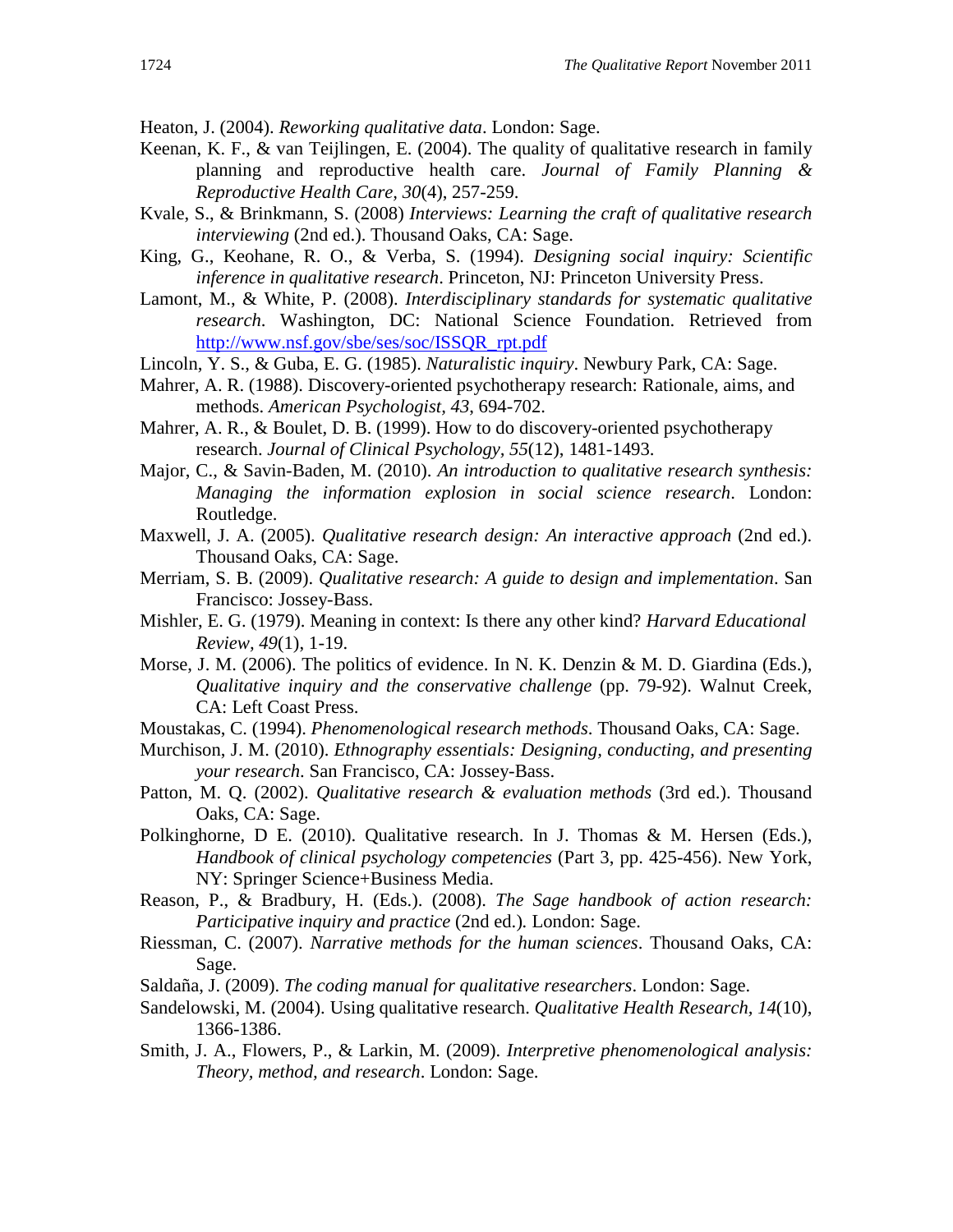- Stebbins, R. A. (2001). *Exploratory research in the social sciences*. Thousand Oaks, CA: Sage.
- Verhoef, M. J., Casebeer, A. L., & Hilsden, R. J. (2002). Assessing efficacy of complementary medicine: Adding qualitative research methods to the "gold standard." *The Journal of Alternative and Complementary Medicine, 8*(3), 275- 281.

## **Appendix**

#### **Qualitative Research Designs and Methodologies**

#### **Qualitative Research Designs**

- Butler-Kisber, L. (2009). *Qualitative inquiry: Thematic, n -* . London: Sage.
- Creswell, J. W. (2007). *Qualitative inquiry & research design: Choosing among five approaches* (2nd Thousand Oaks, CA: Sage.
- Erlandson, D. A., Harris, E. L., Skipper, B. L., & Allen, S. D. (1993). *Doing naturalistic inquiry: A guide to methods*. Newbury Park, CA: Sage.
- King, G., Keohane, R. O., & Verba, S. (1994). *Designing social inquiry: Scientific inference in qualitative research*. Princeton, NJ: Princeton University Press.
- Lamont, M., & White, P. (2008). *Interdisciplinary standards for systematic qualitative research*. Washington, DC: National Science Foundation. Retrieved from [http://www.nsf.gov/sbe/ses/soc/ISSQR\\_rpt.pdf](http://www.nsf.gov/sbe/ses/soc/ISSQR_rpt.pdf)
- Lincoln, Y. S., & Guba, E. G. (1985). *Naturalistic inquiry*. Newbury Park, CA: Sage.
- Maxwell, J. A. (2005). *Qualitative research design: An interactive approach* (2nd ed.). Thousand Oaks, CA: Sage.
- Marshall, C., & Rossman, G. B. (2006). *Designing qualitative research* (4th ed.). Thousand Oaks, CA: Sage.
- Merriam, S. B. (2009). *Qualitative research: A guide to design and implementation*. San Francisco, CA: Jossey-Bass.
- Patton, M. Q. (2002). *Qualitative research & evaluation methods* (3rd ed.). Thousand Oaks, CA: Sage.
- Saldaña, J. (2009). *The coding manual for qualitative researchers*. London: Sage.
- Sandelowski, M. (2000). Whatever happened to qualitative description? *Research in Nursing & Health, 23*(4), 334-340.
- Silverman, D. (2009). *Doing qualitative research* (3rd ed.). London: Sage.
- Silverman, D., & Marvasti, A. (2008). *Doing qualitative research: A comprehensive guide*. Thousand Oaks, CA: Sage.
- Stake, R. E. (2010). *Qualitative research: Studying how things work*. New York, NY: Guilford.
- Stebbins, R. A. (2001). *Exploratory research in the social sciences*. Thousand Oaks, CA: Sage.
- Yin, R. K. (2011). *Qualitative research from start to finish*. New York, NY: Guilford.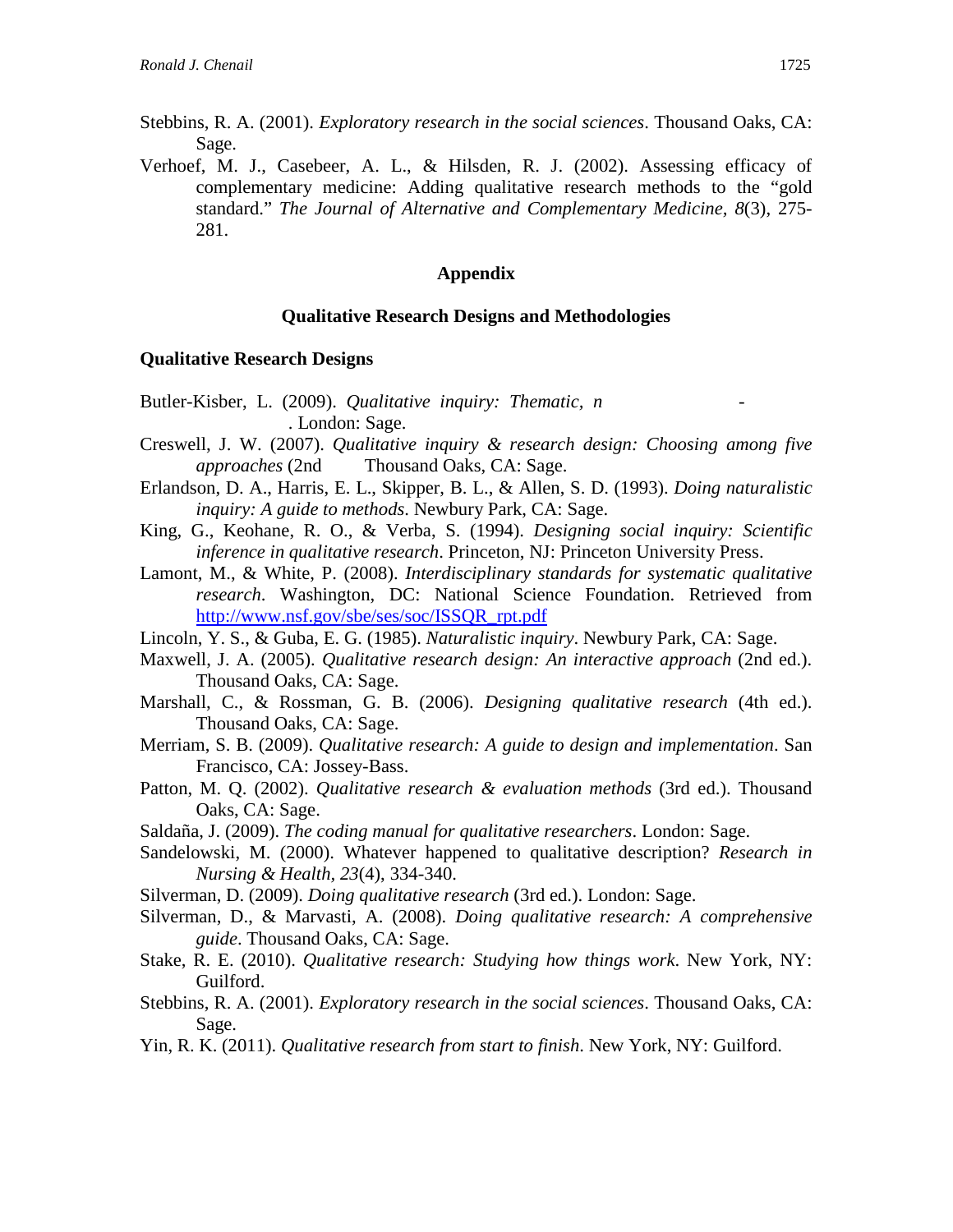# **Qualitative Evaluation Designs**

- Guba, E. G., & Lincoln, Y. S. (1989). *Fourth generation evaluation*. Newbury Park, CA: Sage.
- Patton, M. Q. (2002). *Qualitative research & evaluation methods* (3rd ed.). Thousand Oaks, CA: Sage.
- Patton, M. Q. (2008). *Utilization-focused evaluation* (4th ed.). Thousand Oaks, CA: Sage.
- Patton, M. Q. (2011a). *Developmental evaluation: Applying complexity concepts to enhance innovation and use*. New York, NY: Guilford Press.
- Patton, M. Q. (2011b). *Essentials of utilization-focused evaluation*. Thousand Oaks, CA: Sage.

Shaw, I. F. (1999). *Qualitative evaluation*. London: Sage.

#### **Mixed-Method Designs**

- Creswell, J. W. (2009). *Research design: Qualitative, quantitative, and mixed methods approaches* (3rd ed.). Thousand Oaks, CA: Sage.
- Creswell, J. W., & Plano Clark, V. L. (2007). *Designing and conducting mixed methods research* Thousand Oaks, CA: Sage.
- Creswell, J. W., Klassen, A. C., Plano Clark, V. L., & Clegg Smith, K. (2011). *Best practices for mixed methods research in the health sciences*. Washington, DC: Office of Behavioral and Social Sciences Research. Retrieved from [http://obssr.od.nih.gov/scientific\\_areas/methodology/mixed\\_methods\\_research/pd](http://obssr.od.nih.gov/scientific_areas/methodology/mixed_methods_research/pdf/Best_Practices_for_Mixed_Methods_Research.pdf) f/Best Practices for Mixed Methods Research.pdf
- Hesse-Biber, S. N. (2010). *Mixed methods research: Merging theory with practice*. New York, NY: Guilford.
- Tashakkori, A., & Teddlie, C. (Eds.). (2003). *Handbook of mixed methods in social & behavioral research*. Thousand Oaks, CA: Sage.
- Teddlie, C., & Tashakkori, A. (2009). *Foundations of mixed methods research: Integrating quantitative and qualitative approaches in the social and behavioral sciences*. Thousand Oaks, CA: Sage.

# **Ethnography**

- Angrosino, M. (2008). *Doing ethnographic and observational research*. Thousand Oaks, CA: Sage.
- Chang, H. (2008). *Autoethnography as method*. Walnut Creek, CA: Left Coast.
- Emerson, R. M., Fretz, R. I., & Shaw, L. L. (2011). *Writing ethnographic fieldnotes* (2nd ed.). Chicago, IL: University of Chicago Press.
- Fetterman, D. M. (2009). *Ethnography: Step-by-step* (3rd
- Kozinets, R. V. (2009). *Netnography: Doing ethnographic research online*. London: Sage.
- LeCompte, M. D., & Schensul, J. J. (1999). *Designing and conducting ethnographic research*. Lanham, MD: AltaMira.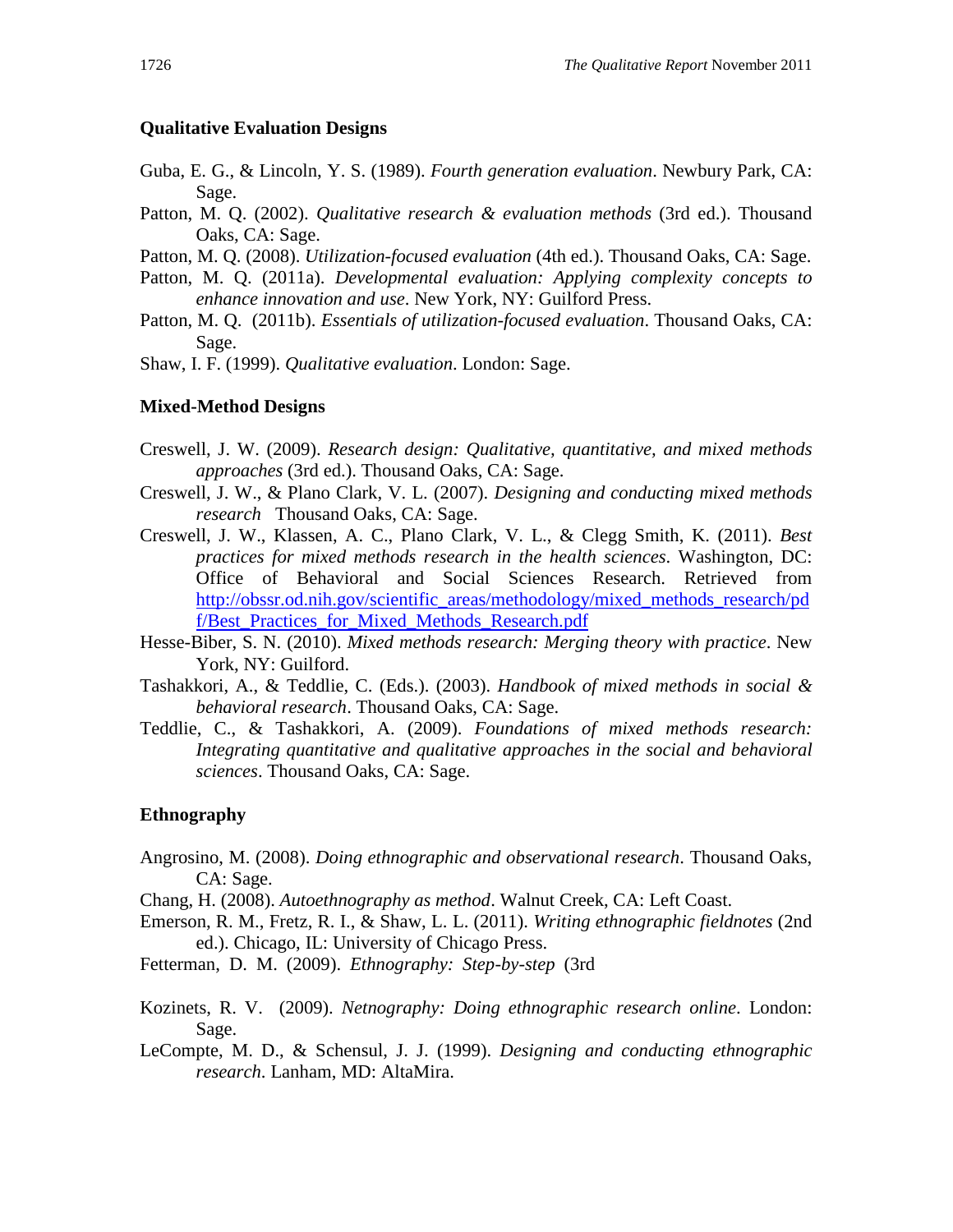- Murchison, J. M. (2010). *Ethnography essentials: Designing, conducting, and presenting your research*. San Francisco, CA: Jossey-Bass.
- Spradley, J. P. (1979). *The ethnographic interview*. New York, NY: Holt, Rinehart and Winston.
- Spradley, J. P. (1980). *Participant observation*. New York, NY: Holt, Rinehart and Winston.
- Van Maanen, J. (2011). *Tales of the field: On writing ethnography* (2nd ed.). Chicago, IL: University of Chicago Press.

#### **Grounded Theory**

- Charmaz, K. (2006). *Constructing grounded theory: A practical guide through qualitative analysis*. Thousand Oaks, CA: Sage.
- Charmaz, K., & Bryant, A. (2007). *The SAGE handbook of grounded theory*. Thousand Oaks, CA: Sage.
- Clarke, A. E. (2005). *Situational analysis: Grounded theory after the postmodern turn.*  Thousand Oaks, CA: Sage.
- Corbin, J., & Strauss, A. (2007). *Basics of qualitative research: Techniques and procedures for developing grounded theory* (3rd ed.). Thousand Oaks, CA: Sage.
- Glaser, B. G., & Strauss, A. L. (1967). *The discovery of grounded theory: Strategies for qualitative research*. Chicago, IL: Aldine.
- Morse, J. M., Stern, P. N., Corbin, J., Bowers, B., Charmaz, K., & Clarke, A. E. (2009). *Developing grounded theory: The second generation*. Walnut Creek, CA: Left Coast.

#### **Phenomenology**

- Finlay, L. (2011). *Phenomenology for therapists: Researching the lived world*. Malden, MA: Wiley-Blackwell.
- Giorgi, A. (2009). *The descriptive phenomenological method in psychology: A modified Husserlian approach*. Pittsburgh, PA: Duquesne University Press.
- Moustakas, C. (1990). *Heuristic research: Design, methodology, and applications*. Newbury Park: CA: Sage.
- Moustakas, C. (1994). *Phenomenological research methods*. Thousand Oaks, CA: Sage.
- Pollio, H. R., Henley, T. B., & Thompson, C. J. (1997). *The phenomenology of everyday life*
- Smith, J. A., Flowers, P., & Larkin, M. (2009). *Interpretive phenomenological analysis: Theory, method, and research*. London: Sage.
- Van Manen, M. (1990). *Researching lived experience: Human science for an action sensitive pedagogy*. Albany, NY: The State University of New York.
- Zichi Cohen, M., Kahn, D. L., Steeves, R. H. (2000). *Hermeneutic phenomenological research: A practical guide for nurse researchers* Thousand Oaks, CA: Sage.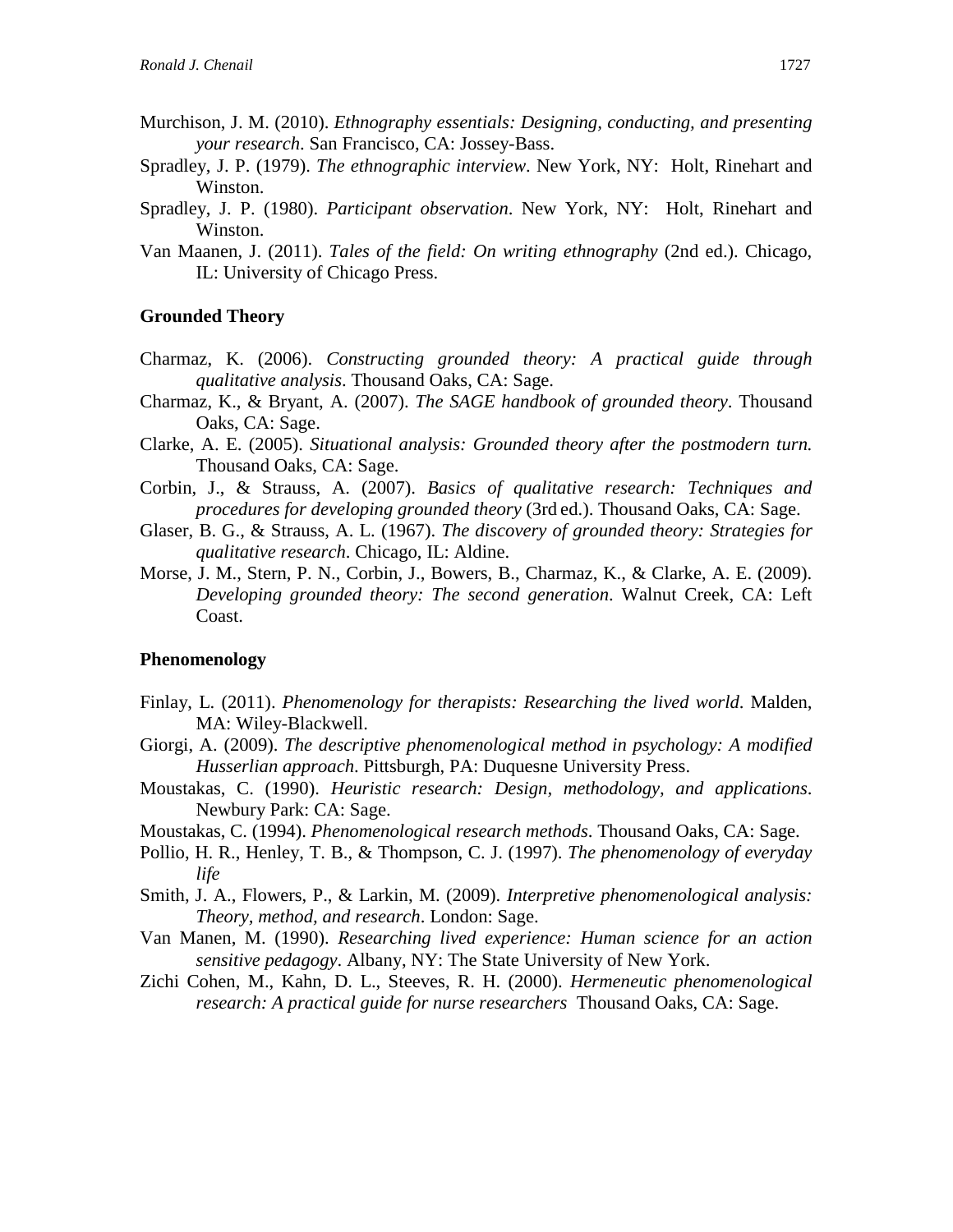# **Case Study**

- Byrne, D., & Ragin, C. C. (Eds.). (2009). *The SAGE handbook of case-based methods*. Thousand Oaks, CA: Sage.
- Gerring, J. (2007). *Case study research: Principles and practices*. Cambridge: Cambridge University Press.
- Simons, H. (2009). *Case study research in practice*. London: Sage.
- Stake, R. E. (1995). *The art of case study research*. Thousand Oaks, CA: Sage.
- Yin, R. K. (2008). *Case study research: design and methods* (4th ed.). Thousand Oaks, CA: Sage.

#### **Narrative Analysis and Inquiry**

- Clandinin, D. J. (Ed.). (2007). *Handbook of narrative inquiry: Mapping a methodology*. Thousand Oaks, CA: Sage.
- Clandinin, D. J., & Connelly, F. M. (2004). *Narrative inquiry: Experience and story in qualitative re* . San Francisco, CA: Jossey-Bass.
- Elliott, J. (2006). *Using narrative in social research: Qualitative and quantitative approaches*. London: Sage.
- Riessman, C. (2007). *Narrative methods for the human sciences*. Thousand Oaks, CA: Sage.
- Webster, L., & Mertova, P. (2007). *Using narrative inquiry as a research method: An introduction to using critical event narrative analysis in research on learning and teaching*. New York, NY: Routledge.

#### **Discourse and Conversation Analysis**

Hutchby, I., & Wooffitt, R. (2008). *Conversation analysis* (2nd ed.). Cambridge: Polity.

- Phillips, N., & Hardy, C. (2002). *Discourse analysis: Investigating processes of social construction*. Thousand Oaks, CA: Sage.
- Psathas, G. (1995). *Conversation analysis: The study of talk-in-interaction*. Thousand Oaks, CA: Sage.
- Rapley. T. (2008). *Doing conversation, discourse and document analysis*. Thousand Oaks, CA: Sage.
- ten Have, P. (2007). *Doing conversation analysis* (2nd ed.). London: Sage.
- Wodak, R., & Meyer, M. (2009). *Methods for critical discourse analysis* (2nd ed.). London: Sage.

#### **Secondary Qualitative Data Analysis**

Corti, L., Witzel, A., & Bishop, L. (Eds.). (2005). Secondary analysis of qualitative data [Special issue]. *Forum Qualitative Sozialforschung / Forum: Qualitative Social Research,* 6(1). Retrieved from [http://www.qualitative](http://www.qualitative-research.net/index.php/fqs/issue/view/13)[research.net/index.php/fqs/issue/view/13](http://www.qualitative-research.net/index.php/fqs/issue/view/13)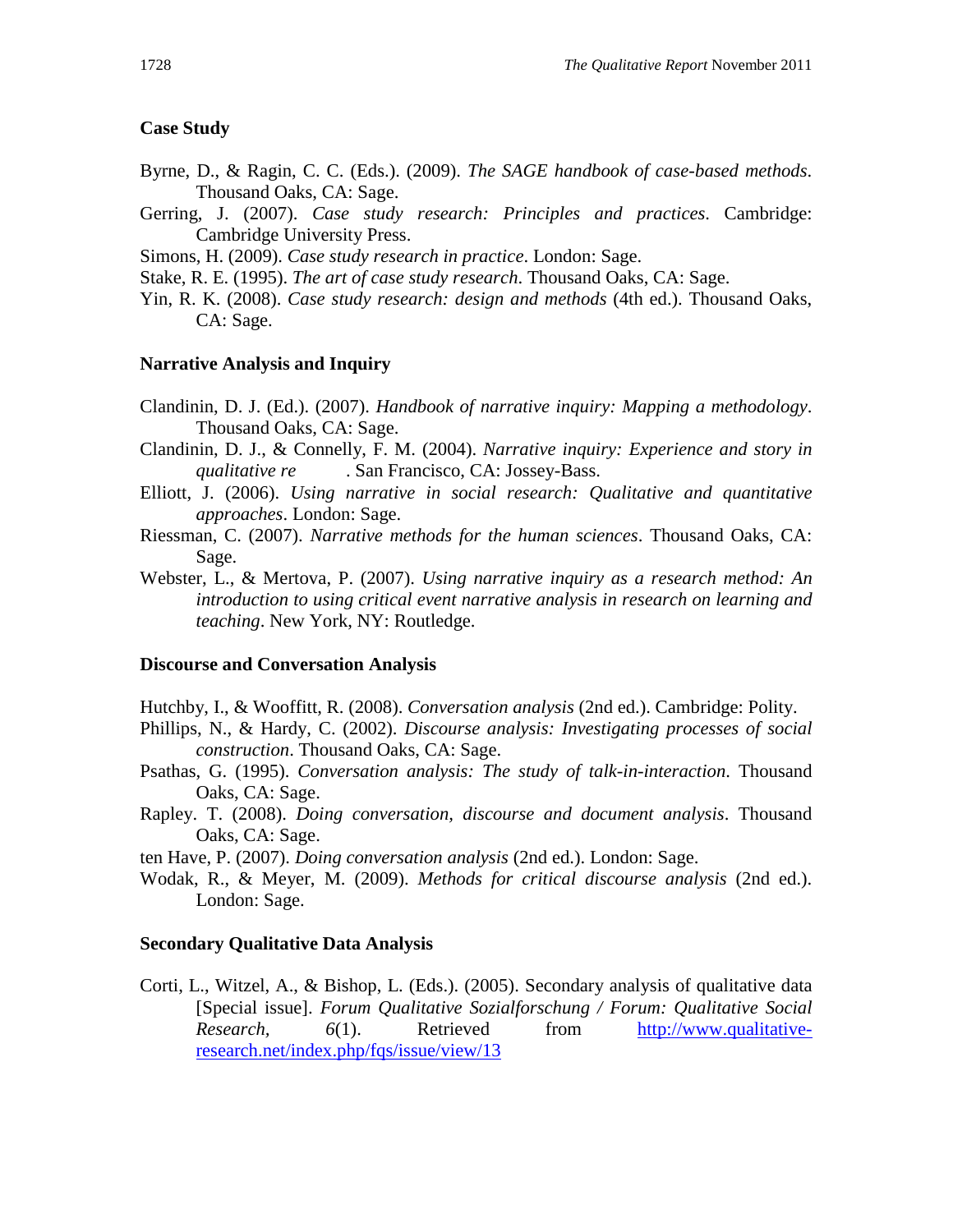- Gladstone, B. M., Volpe, T., & Boydell, K. M. (2007). Issues encountered in a qualitative secondary analysis of help-seeking in the prodrome to psychosis. *Journal of Behavioral Health Services & Research, 34*(4), 431-442.
- Heaton, J . (1998). Secondary analysis of qualitative data. *Social Research Update.* Issue 22. Retrieved online<http://sru.soc.surrey.ac.uk/SRU22.html>
- Heaton, J. (2004). *Reworking qualitative data*. London: Sage.

#### **Qualitative Metasynthesis**

- Dixon-Woods, M., Booth, A., & Sutton, A. J. (2007). Synthesizing qualitative research: A review of published reports. *Qualitative Research*, *7*(3), 375-422.
- Finfgeld, D. L. (2003). Metasynthesis: The state of the art--so far. *Qualitative Health Research, 13*(7), 893-904.
- Major, C., & Savin-Baden, M. (2010). *An introduction to qualitative research synthesis: Managing the information explosion in social science research*. London: Routledge.
- Paterson, B. L., Thorne, S. E., Canam, C., & Jillings, C. (2001). *Meta-study of qualitative health research.* Thousand Oaks, CA: Sage Publications.
- Pope, C., Mays, N., & Popay, J. (2007). *Synthesizing qualitative and quantitative health evidence: A guide to methods*. New York, NY: McGraw Hill.
- Sandelowski, M., & Barroso, J. (2007). *Handbook for synthesizing qualitative research*. New York, NY: Springer.
- Thorne, S., Jensen, L., Kearney, M. H., Noblit, G., & Sandelowski, M. (2004). Qualitative metasynthesis: Reflections on methodological orientation and ideological agenda. *Qualitative Health Research, 14*(10), 1342-1365.

# **Collaborative Inquiry, Action Research, Participatory Action Research, and Appreciative Inquiry**

- Bray, J. N., Lee, J., Smith, L. L., & Yorks, L. (2000). *Collaborative inquiry in practice: Action, reflection, and making meaning*. Thousand Oaks, CA: Sage.
- Cooperrider, D. L., & Whitney, D. (2005). *Appreciative inquiry: A positive revolution in change*. San Francisco, CA: Berrett-Koehler Communications.
- McIntyre, A. (2008). *Participatory action research*. Thousand Oaks, CA: Sage.
- Reason, P., & Bradbury, H. (Eds.). (2008). *The Sage handbook of action research: Participative inquiry and practice* (2nd ed.)*.* London: Sage.
- Stringer, E. T. (2007). *Action research* (3rd ed.). Thousand Oaks, CA: Sage.
- Whitehead, J., & McNiff, J. (2006). *Action research: Living theory*
- Whitney, D., & Trosten-Bloom, A. (2010). *The power of appreciative inquiry: A practical guide to positive change* (2nd ed.)*.* San Francisco, CA: Berrett-Koehler.